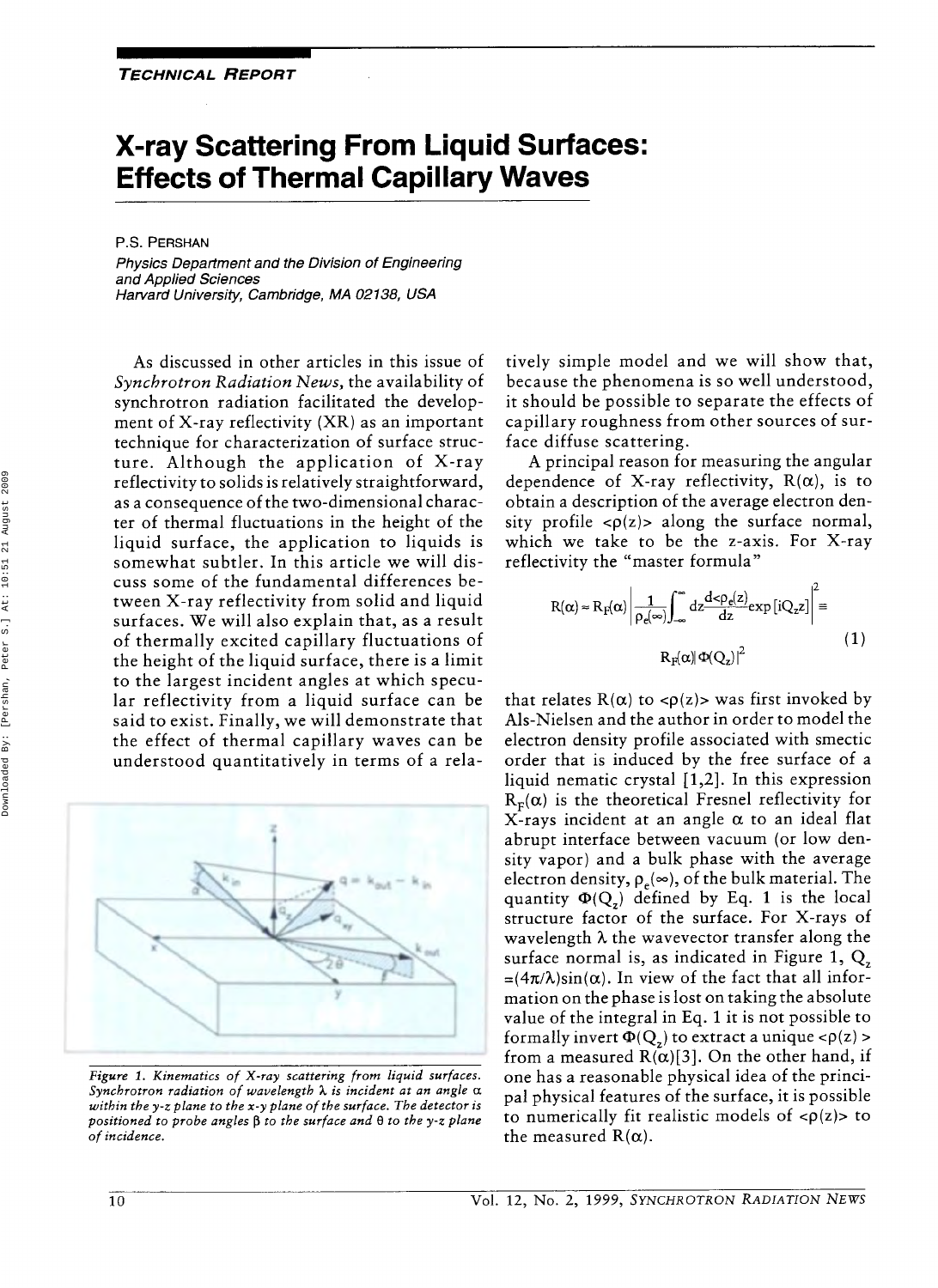#### **Scattering from solid surfaces**

The physical property that most makes X-ray reflectivity a simple tool for flat solid surfaces is the fact that the characteristic length for correlations in the normal displacement of the surface height,  $h(r_{xy})$ , at points  $r_{xy} \equiv \{x,y\}$  and  ${\bf r'}_{\bf xv} = {\bf x',y'}$  is of sufficiently short range that for separations larger than some microscopic correlation length the mean square difference in height between two points  $\mathbf{r}_{\mathbf{x}\mathbf{v}}$  and  $\mathbf{r}_{\mathbf{x}\mathbf{v}}' < [h(\mathbf{r}_{\mathbf{x}\mathbf{v}}) - h(\mathbf{r}_{\mathbf{x}\mathbf{v}}')]^2$ become independent of  $|r_{xy} - r_{xy}|$ . This is both the necessary and sufficient condition for validity of the elementary Fresnel reflection law (i.e. the incident and reflected angles are equal and in the same plane). This can be derived formally by considering an approximate expression for the differential cross section for scattering of an X-ray of wavelength *h* incident on a surface at angle *a* 

$$
\frac{d\sigma}{d\Omega} \approx \frac{A_o}{\sin(\alpha)} \left(\frac{e^2 \rho_e(\infty)}{4\pi m_e c^2}\right)^2 \frac{|\Phi(Q_z)|^2}{Q_z^2}
$$
\n
$$
\int_{|x_{xy}| > \xi} d^2 r_{xy} < e^{\{iQ_z[h(r_{xy}) - h(0)]\}} > e^{[iQ_{xy} - r_{xy}]} \quad (2)
$$

where  $\{e, m_e\}$  are the electron  $\{charge, mass\},\$  $p_e(\infty)$  is the electron density of the bulk, and A<sub>n</sub> is the cross sectional area of the incident beam. Assuming that the statistical distribution of  ${h(r_{xy})}$  obeys Gaussian statistics such that  $\langle \mathbf{h}(\mathbf{r}_{\mathbf{x}\mathbf{y}}) - \mathbf{h}(0) \rangle^2$  approaches a finite value  $2 < h(0)^2$  > as  $|\mathbf{r}_{\mathbf{x}\mathbf{y}}| \to \infty$  one can demonstrate that the effect of the height variations on the reflectivity is similar to the Debye-Waller effect that thermal phonons have on Bragg reflection from a 3D crystalline lattice,

$$
\frac{d\sigma}{d\Omega} \approx \frac{A_{\rm o}}{\sin(\alpha)} \left(\frac{e^2 \rho_{\rm e}(\infty)}{4\pi m_{\rm e}c^2}\right)^2 \frac{|\Phi(Q_z)|^2}{Q_z^2} e^{-Q_z^2 < h(0)^2 > 4\pi^2 \delta^2(Q_{xy})} \quad (3)
$$

In this equation  $A_0$  is the cross sectional area of the incident beam,  $Q_{xy} = {Q_x, Q_y}$  is the projection of the wavevector transfer into the x-y surface plane,

$$
Q_x = (2\pi/\lambda) \cos(\beta)\sin(\theta)
$$
  
 
$$
Q_y = (2\pi/\lambda) \cos(\alpha) - \cos(\beta)\cos(\theta), \quad (4)
$$

and  $\delta^2(Q_{xy}) = \delta(Q_x)\delta(Q_y)$  is a two dimensional delta-function. The condition that  ${Q_x, Q_y} = 0$  is equivalent to the requirement of the Fresnel law of reflection that  $\alpha = \beta$  and  $\theta = 0$ . The local surface structure factor,  $\Phi(Q_z)$ , is defined in terms of an

electron density profile  $\langle \rho_e(z) \rangle$  that is averaged over a microscopic area parallel to the plane of the surface. Averaging is necessary since roughness on an atomic length scale due to fluctuations in atomic positions can not be distinguished from the roughness due to the atomic size.

The essential role of  $\delta^2(Q_{xy})$  in the cross section, Eq. 3, is to provide a tool for distinguishing between scattering from the bulk liquid and the surface. To be able to do this it is necessary for the resolution length of the spectrometer to be large in comparison with the correlation lengths 5 for bulk sources of scattering. For example, if the detector is at a distance L from the sample with a defining aperture that has half widths  $\Delta w_x \times \Delta w_y$ , the angular resolution  $\Delta\theta \times \Delta\beta \approx (\Delta w_y/\Delta\theta)^2$  $L\times(\Delta w/JL)$  corresponds to wavevector resolution  $\Delta Q_x \times \Delta Q_y \approx \left( (2\pi/\lambda)\Delta\theta_s(2\pi/\lambda)\sin(\beta)\Delta\beta \right)$ . Assuming that  $(2\pi/\lambda)\Delta\theta \ll 1/\xi$ , if  $\theta$  is scanned across the specular condition the measured intensity will consist of a sharp reflectivity peak with a resolution limited width, superposed on top of a slowly varying background intensity due to bulk diffuse scattering. As can be seen from Eq. 3, surface roughness will reduce the intensity of the specular reflectivity peak by  $\exp[-Q_2^2 \text{ch}(0)^2]$ but it will not effect the width of the peak. The specular signal is the difference between the intensity measured at the specular condition  $(\theta=0)$  and the intensity measured at some small but finite **6**  outside of the detector resolution.

As will be discussed in the following section, liquid surfaces differ from solids in that thermal excitation of surface capillary waves induce a logarithmic dependence to the height-height correlations,  $\langle [h(r_{xy}) - h(r'_{xy})]^2 \rangle \sim ln(kr_{xy} - r'_{xy}|)$  [4]. The purpose of this paper is to discuss the implications of this complication for the study of reflectivity from liquid surfaces.

### **Scattering from liquid surfaces**

The constraints on atomic positions associated with the crystalline structure of solids, and which serve to keep the facets on solid surface flat on an atomic scale, are absent for fluids. As a result the two dimensional energy density associated with fluctuations in the height of a liquid surface has the form:

$$
U = \frac{1}{2} g \rho_M h(r_{xy})^2 + \frac{\gamma}{2} \left\{ \left( \frac{\partial h(r_{xy})}{\partial x} \right)^2 + \left( \frac{\partial h(r_{xy})}{\partial y} \right)^2 \right\},\tag{5}
$$

Downloaded By: [Pershan, Peter S.] At: 10:51 21 August 2009Downloaded By: [Pershan, Peter S.] At: 10:51 21 August 2009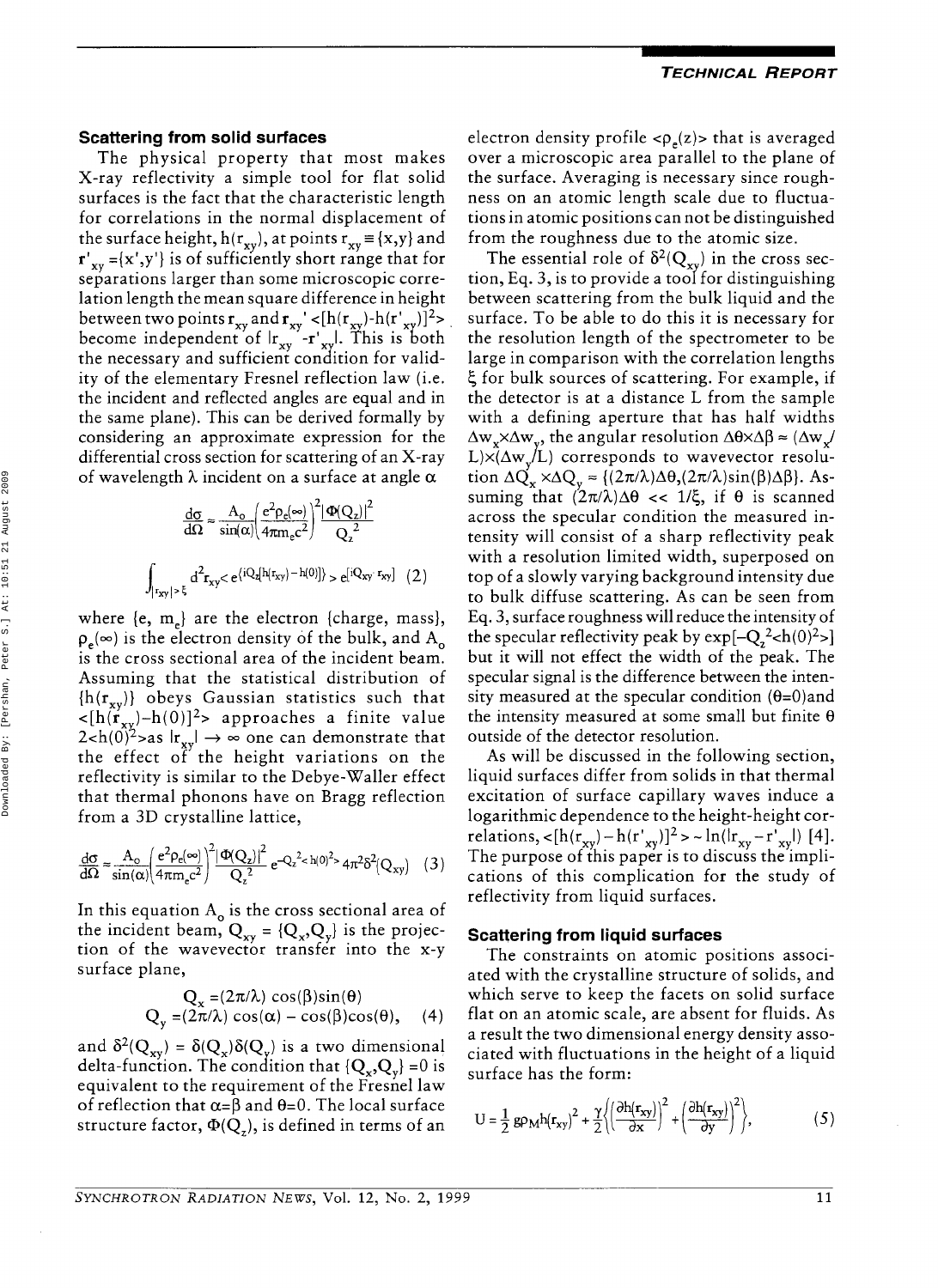where  $\rho_M$  is the mass density and  $\gamma$  is the surface tension of the liquid. In the same way that the Debye wavevector is introduced in the phonon theory of solids to limit the number of modes in a crystal to a number of the order of the number of atoms, it is. natural to limit the maximum wavevector for surface capillary waves to a value  $Q_{\text{max}}$  that is of the order of the reciprocal of the interatomic distance **[5,6].** One can show that this form of the energy density implies that the thermal equilibrium height-height correlation function has the form

$$
\left\langle \left[ h(r_{xy}) - h(r'_{xy}) \right]^{2} \right\rangle \approx \frac{k_{B}T}{\pi\gamma} \ln \left( \frac{1}{Q_{\max(r_{xy} - r'_{xy})}} \right) \tag{6}
$$

for separation distances  $\sqrt{\gamma/g\rho_M}$  (mm) >>  $\ln_{xy}$   $r'_{xy}$  >> 1/Q<sub>max</sub> (~Å). As a result of the logarithmic height correlations of liquid surfaces, the product of the Debye-Waller like term and the  $\delta^2(Q_{xy})$  term in the differential cross section (Eq. *3)* for a solid surface is replaced by an algebraic form with a cusp like singularity centered at  $Q_{xy}$  $= \{Q_x, Q_y\} = 0.$ 

$$
\frac{d\sigma}{d\Omega} \approx \frac{A_o}{\sin(\alpha)} \left(\frac{e^2 \rho_e(\infty)}{m_e c^2}\right)^2 \left(\frac{k_B T}{\gamma}\right) \frac{1}{Q_{xy}} \left(\frac{Q_{xy}}{Q_{max}}\right)^{\eta} \left(\Phi(Q_z)\right)^2 \tag{7}
$$

where 
$$
\eta = \frac{k_B T}{2\pi \gamma} Q_z^2
$$
. (8)

This algebraic shape for the cross section implies that the simple procedure that was used for differentiating between the surface and bulk scattering of solids can not be applied to liquid surfaces. Below we will discuss a practical method that can be used for liquid surfaces; however, for the moment we will proceed as though the background scattering is negligible. In fact this is usually the case for small incident angles where bulk diffuse scattering is negligibly small in comparison with surface scattering.

In the meantime note that it is only if the quantity  $\eta = k_B T Q_z^2/(2\pi\gamma) < 2$  that do/d $\Omega$  displays the cusp algebraic singularity at  $Q_{xy} \approx 0$ that makes it possible to distinguish surface scattering from scattering originating in the bulk of the liquid. Physically this is because for sufficiently small  $Q_z$ , <exp{i<h(r<sub>xy</sub>) - h(0)> $Q_z$ }>  $\propto r_{xy}^{η}$ (see Eq. 2) varies slowly enough that the Fourier transform in Eq. 2 is peaked at  $Q_{xx} \approx 0$ . For larger  $Q<sub>z</sub>$ , or for  $\eta = 2$ , the primary contributions to the integral are weighted towards small  $r_{xy}$  and do/

 $d\Omega$  is dominated by short distance, or atomic scale, correlations. The result for  $\eta \leq 2$  is that both bulk and surface diffuse scattering are dominated by fluctuations on the same atomic length scale and there is no physical way to separate the two. *Specular reflectivity from a liquid surface is only observable for*  $\eta \leq 2$ . Furthermore, for practical experiments the limitation can even be more severe. For example, if the detector resolution  $\Delta Q_x$  transverse to the plane of incidence, is much broader than  $\Delta Q_{v}$  within the plane of incidence, the integral of  $1/Q_{\rm vv}^2$ <sup>- $\eta$ </sup> over the xcomponent of the resolution function will result in a measured intensity as a function of  $\beta$  (or  $Q$ ) whose algebraic form could vary as slowly as 1/  $Q_v^{1-\eta}$ . In this case the reflectivity peak is confined to values of  $Q<sub>z</sub>$  for which  $\eta \leq 1$ . To the best of our knowledge this important limitation has not been discussed elsewhere in the literature.

The line shape and the effects of  $\eta$  are illustrated in Figure 2 for diffuse scattering measured from the surface of a dielectric liquid (water) and a liquid metal (In). In order to account for the non-surface diffuse or bulk diffuse scattering the measurements, and also the theory (solid lines), correspond to

$$
\Delta I(\alpha, B) = I(\alpha, \beta, 0) - (1/2)[I(\alpha, \beta, \Delta\theta) + I(\alpha, \beta, -\Delta\theta)],
$$

where  $I(\alpha,\beta,\theta)$  is the sum of all intensity that falls within the acceptance solid angle of the detector when it is located at  $(\alpha, \beta, \theta)$ . The angular offset  $\Delta\theta \approx 0.3^{\circ}$  to 0.4°, corresponding to  $\Delta Q_x$  varying from the order of  $0.03\text{\AA}^{-1}$  to  $0.06\text{\AA}^{-1}$  depending on *h.* The data for water (upper panel) was taken by simultaneously varying  $\alpha$  and  $\beta$  in order to keep  $\alpha + \beta$  (or  $Q<sub>z</sub>$ ) constant. For the largest value of  $\alpha$ + $\beta$ =5.0° the value of  $\eta \approx 0.17$  is much less than 2 and the deviations from the simple  $Q_{xx}^2$ power law are not significant. The cusps are relatively sharp and the integral over the cusp at the specular position has approximately the same half-width as the detector. The solid lines are calculated by numerically integrating Eq. 7 over the resolution function formed by a rectangular slit with no adjustable parameters **[6].** The small peaks at the two extreme ranges of the scans are the "Yoneida peaks" that occur when either the incident or scattered angles are equal to the critical angle for total external reflection *[7].* 

The data in the lower panel is from the surface of a liquid metal (In) at 170°C. For this data *a*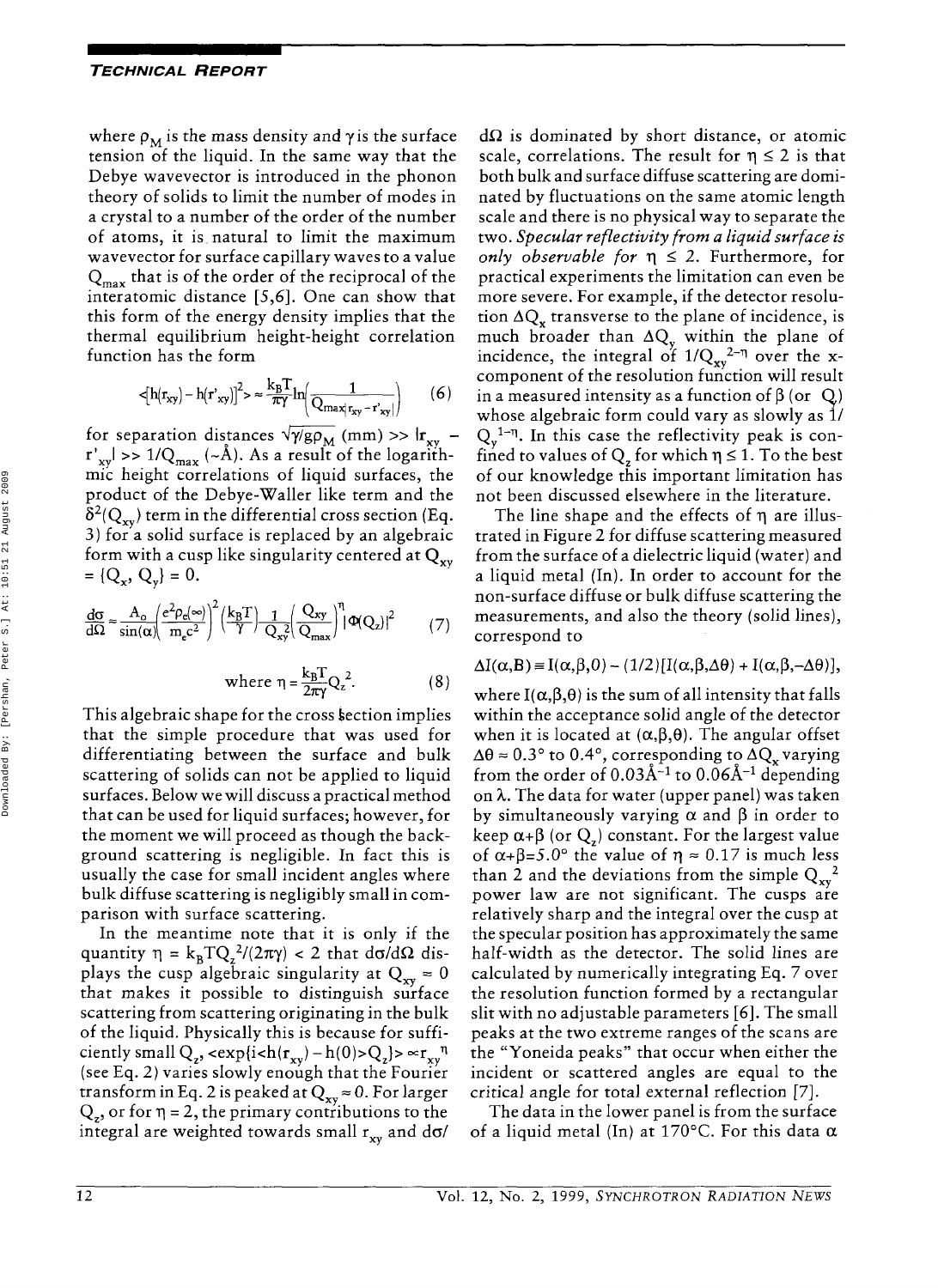*TECHNICAL REPORT* 

was held constant and  $\beta$  was varied. The largest Q<sub>r</sub> obtained, corresponding to  $\alpha$ =4° and  $\beta$ =5.5°, corresponds to  $\eta \approx 0.5$  and the effects of finite  $\eta$ are apparent. The solid lines were calculated by integrating Eq. 7 over the known resolution function. In this case the calculation requires knowledge of the local structure factor  $\Phi(Q)$ which was determined from the measurements of the Q, dependence of the specular reflectivity, which is  $\Delta I(\alpha, \alpha) = I(\alpha, \alpha, 0) - (1/2)[I(\alpha, \alpha + \alpha \theta) +$ I( $\alpha, \alpha, -\Delta\theta$ )] for  $\Delta\theta \approx 0.3^\circ$  as a function of  $Q_z$ . We take this difference to be a measure of the Q, dependence of the specular reflectivity.

# **Specular reflectivity from a liquid surface**

In view of the tails of the cusp-like shape of the scattering cross section (i.e. when  $\eta \leq 2$ ) from the liquid surface the separation between surface and bulk diffuse scattering can be somewhat arbitrary. We argue that so long as the bulk diffuse scattering varies slowly over an angular range comparable to the spectrometer resolution, specular reflectivity can be interpreted as the difference between the intensity that is observed when the detector is centered on the nominal specular position and that observed when the detector is moved off of the specular condition by an amount larger than the spectrometer resolution. To simplify the discussion, for the moment we will neglect bulk diffuse scattering. So long as  $\eta$  is <<2 the Reflectivity  $R(Q<sub>x</sub>)$  can in principle be calculated by integrating the peak in the differential cross section at  $Q_{xy}$  over the solid angle d $\Omega$  subtended by the detector,

$$
R(Q_z) = \int_{\Delta\beta\Delta\theta} \frac{d\sigma}{d\Omega} = \frac{\lambda^2}{4\pi^2} \frac{1}{\sin(\alpha)} \int_{\Delta^2Q_{xy}} d^2Q_{xy} \frac{d\sigma}{d\Omega} \quad (9)
$$

where  $\Delta^2 Q_{xy} = (\Delta Q_x)(\Delta Q_y) \approx (2\pi/\lambda)^2 \sin(\alpha)$  Th  $cos(\alpha)\Delta\beta\Delta\theta$ . is the projection of the detector resolution onto the plane of the surface.

The detector solid angle most commonly used in experiments is defined by a rectangular shape discussed earlier; however, if we make the heuristic approximation of taking  $\Delta^2 Q_{xy}$  to be circular with a radius Q<sub>res</sub>, Eq. 9 is easily integrated to obtain

$$
R(Q_z) \approx \frac{16\pi^2 \rho_e(\infty)e^4}{m^2c^4} \left(\frac{1}{Q_z^4}\right) \left(\frac{Q_{res}}{Q_{max}}\right)^{\eta} |\Phi(Q_z)|^2.
$$
 (10)



*Figure 2. Diffuse scattering from (a) the surface of water at room temperature and (b) liquid In at 170°C.* 

There are two important features to note about this result.

First, if  $Q_{res} \approx Q_{max}$  the predicted reflectivity is identical to the Fresnel reflectivity expected from an ideal flat surface in which the electron density jumps abruptly from the vacuum to  $\rho(\infty)$  for the bulk liquid, [2]

$$
R(Q_z) \approx R_F(Q_z) \frac{16\pi^2 \rho_e(\infty)^2 e^4}{m^2 c^4}
$$
 (11)

where  $R_F(Q_\nu) \propto (1/Q_\nu)^4$ . The physical reason for this is as follows. The Fourier components of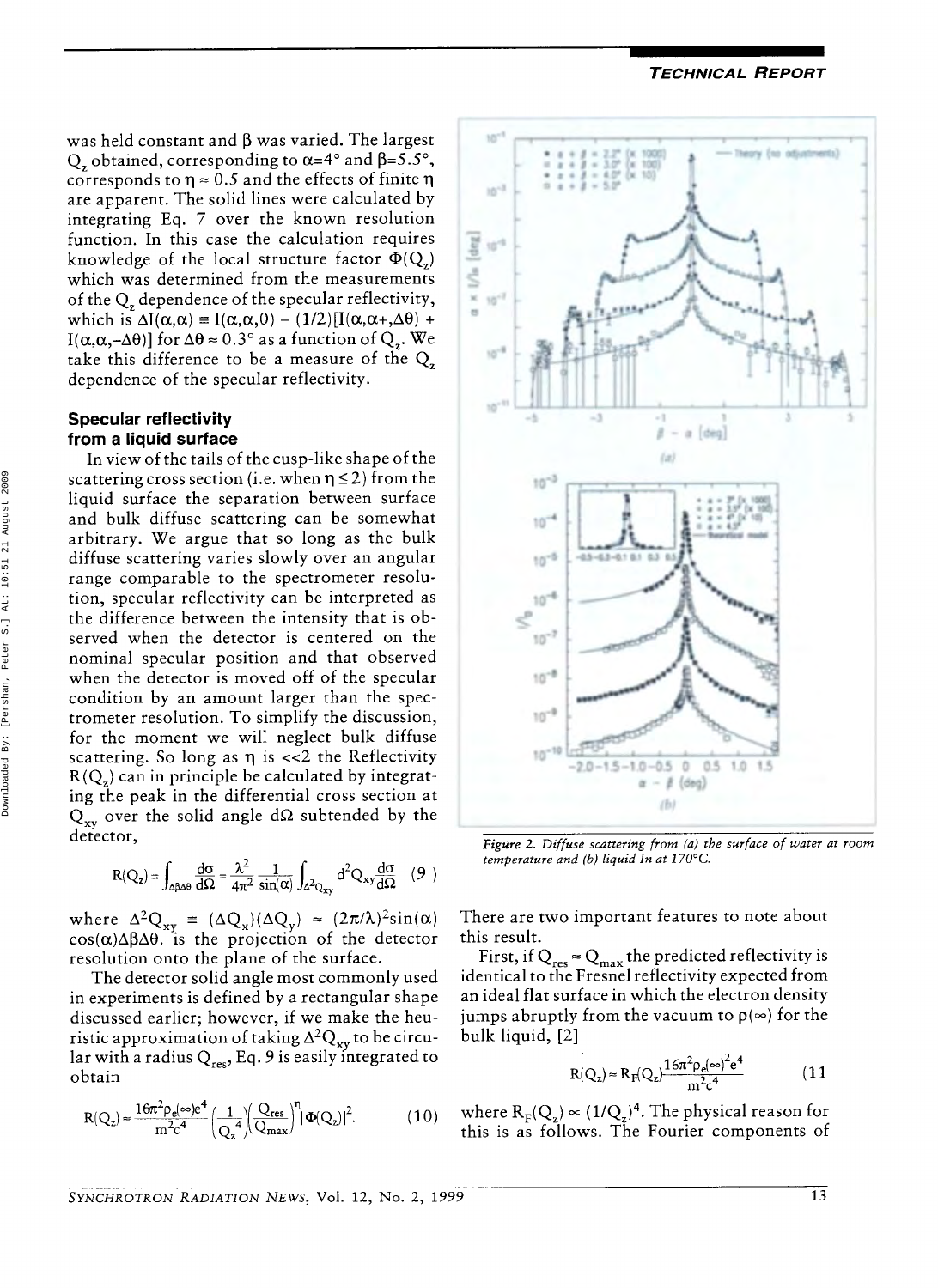## *TECHNICAL REPORT*



*Figure 3. Specular reflectivity data for water in the form*   $R(Q)/R_F(Q)$  us.  $Q_*^2$  for detector heights of 0.8 mm (\*), 2.0 mm  $\left(\blacksquare\right)$  and 5.0 mm  $\left(\blacktriangle\right)$ . The solid lines represent the best *fit to Eqs. I2a,b. The inset shows the dependence of the average value of*  $\sigma$  *on the vertical detector opening,*  $h_d$ *. The slope of the connecting line is in perfect agreement with the predictions of Eq. 12b if one assumes that*  $Q_{res} \propto \sin(\alpha)$ .

capillary roughness  $h(Q_{xy})$  with wavevector  $Q_{xy}$ scatter X-rays away from the specular condition; however, if the acceptance solid angle of the detector is large enough to collect this radiation the measured reflectivity is not reduced by this scattering  $[8-10]$ . It follows that if the acceptance solid angle of the detector, as defined by  $Q_{res}$ , is large enough to collect scattering from all of the surface capillary waves the measured intensity should be the same as that of the ideal flat surface.

Daillant et al. had discussed an alternative proposal to that of introducing a high  $Q_{xy}$  cutoff to the integral from which **Eq.** *6* is derived. They prefer to assume that for short distances the energy density increases as higher derivaties, i.e.  $(\partial^2 h(r_{xy})/\partial x^2)^2$  etc. [11]. This has the effect of changing the denominator in the integral to something of the form  $\rho_M + \gamma |Q_{xy}|^2 + K |Q_{xy}|^4$  and serves to effectively cut off the integral at  $Q_{xy}^2 \approx$  $\sqrt{\gamma/K}$ . Although this is just as sensible as the

imposition of the hard cutoff at  $Q_{max}$ , unless there is short wavevector data to justify the  $KIQ_{vv}^{\dagger}$ <sup>4</sup> term, we do not see a physical reason to prefer it. We also find it hard to understand why terms of order  $Q_{xy}^4$  should be important while terms of order  $Q_{xy}^{\gamma_6}$  and higher order are negligible. The argument is similar to the wavevector expansions that form the basis for the rigorous underpining of hyrdrodynamics [ 121. Furthermore, it seems that it would be very difficult to experimentally differentiate the  $Q_{xy}^4$  algebraic form of the cutoff from others that might be suggested.

Second, in view of the fact that the projection of the height of the detector aperture onto the **x**y plane is proportional to  $sin(\alpha)$  the reflectometer resolution within the plane of incidence,  $\Delta Q_{\nu}$  $\approx$   $(2\pi/\lambda)\sin(\alpha)\Delta\beta$  becomes increasingly coarse as  $Q_z = (4\pi/\lambda)\sin(\alpha)$  increases. As a result, with increasing  $Q_z$  more and more of the radiation that is scattered away from the specular direction falls within the acceptance solid angle of the detector. This is evident in the fact that  $Q_{res}$  $Q_{\text{max}}$ , which is less than unity, increases with increasing  $Q<sub>z</sub>$  and has the effect that for fixed detector slits the dependence of the reflectivity on  $Q_z$  is slightly less rapid than the explicit dependence shown in **Eq.** 10 [9,10].

Historically, most of the published treatments of these effects have been described by introducing a phenomenological resolution dependent surface roughness  $\sigma^2(\alpha)$  such that [8]

 $R(Q_z) \approx R_{\rm E}(Q_z) \exp[-\sigma^2(\alpha)Q_z^2]$  (12a) where

$$
\sigma^2(\alpha) \approx \left(\frac{k_B T}{2\pi\gamma}\right) \ln\!\left(\frac{Q_{max}}{Q_{res}}\right) = \frac{\eta}{Q_z^2} \ln\!\left(\frac{Q_{max}}{Q_{res}}\right) \hspace{1cm} (12b)
$$

and  $Q_{res}$  is proportional to  $Q_z = (4\pi/\lambda)\sin(\alpha)$ . As a practical matter the logrithmic dependence of  $\sigma^2(\alpha)$  on  $\alpha$  can often be neglected. For example the dependence on  $\alpha$  is clearly not important when  $Q_z$  is small and  $exp(-\sigma^2(\alpha)Q_z^2) \approx 1$ . The dependence on *a* only becomes important when  $\sigma^2(\alpha)Q_z^2 \approx 1$ ; however, the range of  $\alpha$  between the value at which  $\sigma^2(\alpha)Q_\tau^2 \approx 1$  and the values when  $\exp(-\sigma^2(\alpha)Q_r^2)$  becomes small enough that measurements become impossible is rarely larger than a factor of *3* or 4. Over this range of *a,* or Q,, the logarithmic dependence can often be neglected. This can be seen in the data shown in Figure *3* from Schwartz et al. [8]. The data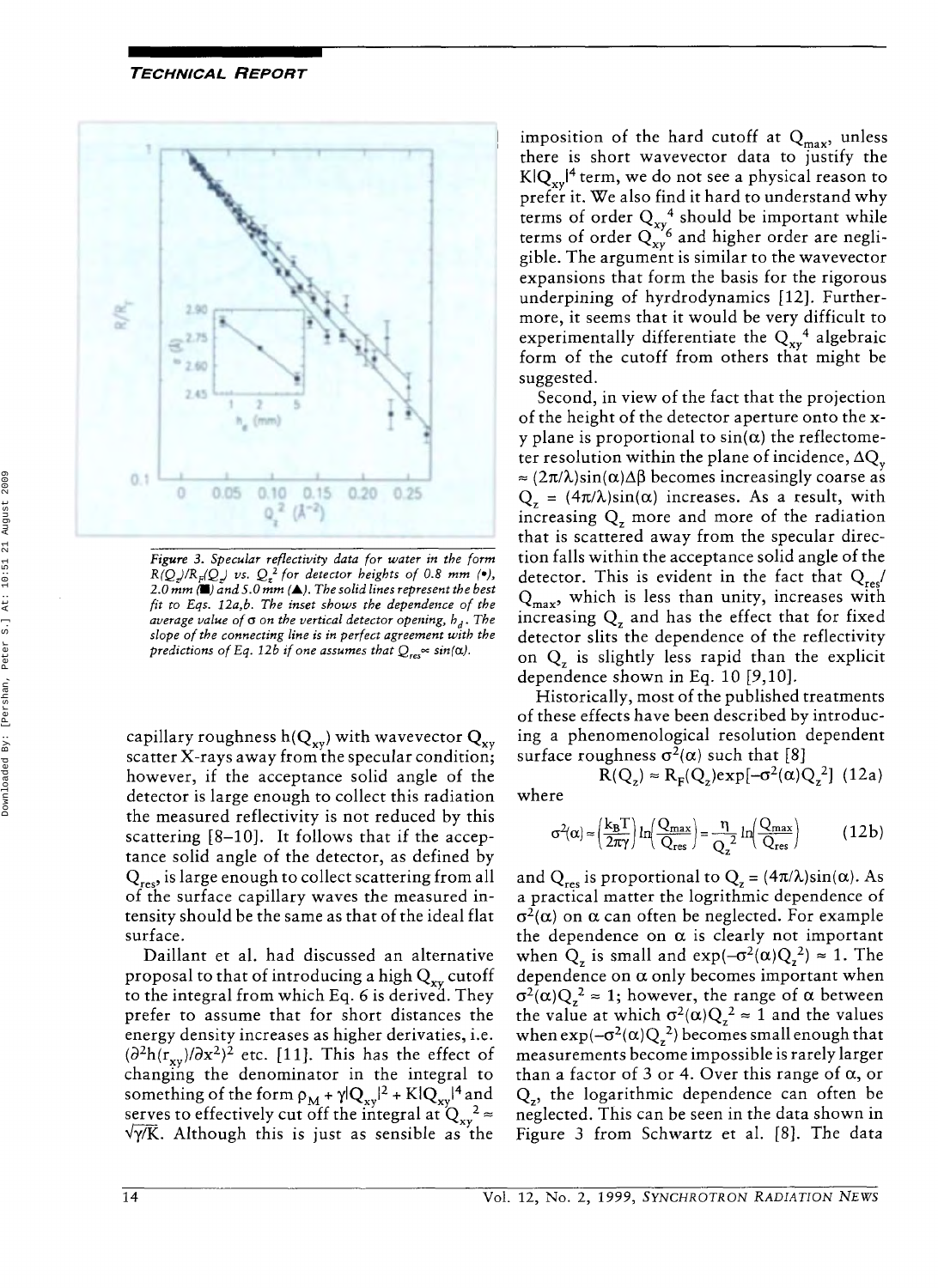*TECHNICAL REPORT* 

shown is a log-log plot  $[R(Q_z)/R_F(Q_z)]$  vs.  $Q_z^2$  for three different vertical openings of the aperture before the detector. **As** can be seen for each aperture the data is nearly linear, implying that the  $\sigma^2$  dependence on  $\alpha$  is nearly constant over the measured range of  $0 < Q_z < 0.5$ . On the other hand, evidence of the effect is illustrated in the inset by the expected linear dependence between the best fit values of  $\sigma(\alpha)$  and the logarithm of the vertical aperture opening.

In a separate experiment Ocko et al. studied the temperature dependence of the specular reflectivity from a series of n-alkanes (C20 and C36). They made use of the fact that the surface tension of these alkanes is a strong function of temperature to demonstrate the validity of Eqs. 12 [13].

For liquid metals the combination of larger surface tension and larger electron density of allows X-ray reflectivity to be measured to values of  $Q_z \approx 3 \text{ Å}^{-1}$  and the effect of capillary waves is much more dramatic. The top panel in Figure 4 shows data for the ratio  $[R(Q_x)/R_E(Q_x)]$  from the surface of liquid Ga for a range of temperatures. **As** discussed elsewhere in this issue of SRN, the atoms at the surface of liquid metals are expected to be arranged in layers parallel to the surface and this is confirmed by the quasi Bragg peak observed for Ga at  $Q_7 \approx 2.4 \text{ Å}^{-1}$ . [13,14]. The fact that all of this temperature dependence is due to thermal capillary waves is demonstrated in the lower panel of Figure 4 where we show the results of dividing the data on the top by  $(Q_{res}/Q_{max})^{\eta}$ . As can be seen the predicted effect due to thermal capillary waves completely accounts for all of the temperature dependence. Note that for liquid Ga at 160°C the value of  $\eta \approx 1$ .

## **Diffuse scattering from inhomogeneous surfaces**

Finally, we would like to point out that the diffuse scattering from thermal capillary waves on liquid surfaces is sufficiently well understood that any deviation between the experimental data and the capillary wave model can be interpreted in terms of surface inhomogeneities. The one published example of this approach is the experiment by Fukuto et al. on diffuse scattering from Langmuir monolayers of the synthetic polypeptide, poly-y-benzyl-L-glutamate (PBLG) on the surface of water **[6].** The data in the upper



*Figure 4. (a) Normalized specular reflectivity data in the form of*   $R(Q_1)/R_F(Q_2)$  from the surface of liquid Ga as a function of temperature. *(b) The same data as in the (a) panel divided by the predicted effect of thermal capillary waves*  $(1/Q_z^2)(Q_{\text{res}}/Q_{\text{max}})^n$ *.* 

panel of Figure 5 illustrates diffuse scattering from a homogeneous monolayer of PBLG; the data in the lower panel shows data from similar measurements at higher surface density in which some of the molecules have been expelled into a second layer. Under conditions at which the data in the lower panel were taken the film is inhomogeneous. In both panels the solid lines represent the theoretical predictions calculated from Eq. 7